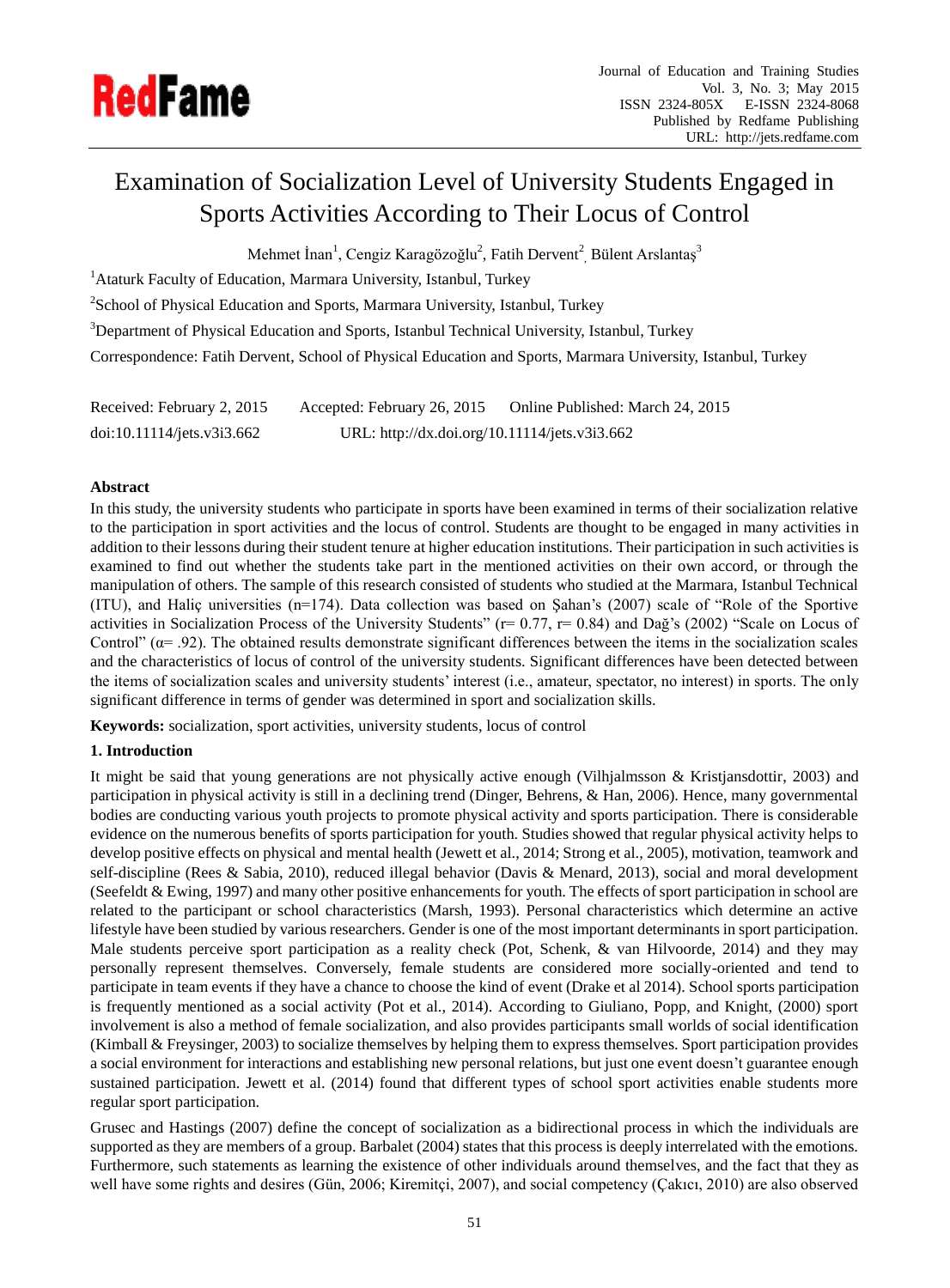to be utilized in explaining and defining the concept of socialization. University students transfer from the environment in which their families live to the environment in which their universities are located. In the socialization process they experience in this new environment, the students restructure the roles that they have brought from the past. For the students, the most beneficial outputs of this process are self-confidence and self-awareness (Howkins & Ewens, 1999). As the university students control themselves, they also find out about the existence, rights, and desires of the others. Self-control is included in the definition of the locus of control. Bilgin (2010) defines the locus of control as follows: the step where the individuals develop quite consistent expectations in their development processes starting from childhood on such topics as which behavior could cause which results, and which results are caused by themselves and which are caused by exterior factors, and where the forces determining the positive or negative results in life are gathered as the individuals name their above-mentioned expectations as beliefs for the internal or external control sources. The concept of locus of control is based on Rotter's (1966) theory of social learning, and defines the locus of control as the expectations on whether the rewards and penalties are controlled by the individuals themselves, or some forces other than these individuals (Küçükkaragöz, Akay, & Canbulat, 2013). Çırakoğlu and Tezer (2010) state that individuals with an external locus of control, in terms of the interpersonal relations, are generally incompetent in their social skills. And those with an external locus of control are generally more successful and socially more powerful, whereas Mueller and Thomas (2000) emphasize that the individuals with an internal locus of control have higher entrepreneurial abilities.

Sport participation is reported to be considered as a norm for university students (Kilpatrick, Hebert, & Bartholomew, 2005) and young populations in Western countries normally participate in sports at some stage of their lives (Telama, Yang, Hirvensalo, & Raitakari, 2006). Besides the benefits of sport participation for physical and psychological health (Koivula, 1999; Artinger & Forrester, 2006), it is known as an agent for socialization. Sport participation does not result in social and emotional development itself, unless sport experience fosters positive experiences and minimizes negative experiences (Seefeldt & Ewing, 1997).

According to Vilhjalmsson and Kristjansdottir (2003), males and females are influenced differently from significant others. This fact seems to explain how males and females might have different ways of socialization, and also how they might have different locus of control structures in terms of sport participation. Locus of control is also important for self-motivation to participate in sports activities. Studies present that internal motivation, which is affected by locus of control, is important for exercise participation. Internal motivation is accepted as one of the main factors for continuous participation in physical activity for health (Biddle & Mutrie, 2008; McCready & Long, 1985). Steptoe and Wardle (2001) found that individuals who have high internal locus of control showed more healthy behaviors than those who have less internal locus of control. Results of Parsons and Betz's (2001) study on woman varsity sport participants appeared to demonstrate a positive relationship between physical activity participation and internal locus of control.

After a review of various locus of control studies, Abusabha and Achterberg addressed locus of control as a mediator on health value and self-efficacy (Abusabha & Achterberg, 1997). Locus of control interacts with health-related behaviors such as nutrition, regular exercise and weight control. However, Weiss and Larsen (1990) reported very little relationship between health locus of control and self-protective behavior on arts college students. Studies above have shown consistency on locus of control between male and female students, but physical activity related to socialization is more inconsistent. Socialization, physical activity participation and locus of control relationships are still an area of interest.

Such concepts in literature as socialization, theory of social learning, locus of control, and personality have oriented our interest in the socialization of university students into this field. We tried to look for answers to the 3 hypotheses below:

Hypothesis 1: What is the relationship between socialization and locus of control of the university students?

Hypothesis 2: What is the relationship between the socialization of the university students and their interest in sports?

Hypothesis 3: What is the relationship between socialization and the gender of the university students?

## **2. Method**

## *2.1Research Model*

Research is based on the screening model. Karasar (2006) defines the screening model as depicting a past or existing condition as the way it is. This study is appropriate for the screening model since it analyzes the socialization of the university students according to the internal-external locus of control, and aims at collecting data on an existing condition.

#### *2.2 Population and Sample*

The population of this research consists of students who study at the Marmara, Istanbul Technical (ITU), and Haliç universities. The research sample is comprised of 174 students studying at the above-mentioned universities. Students in the sample group are all interested in sports. Data relating to the population and the sample are presented in Table 1.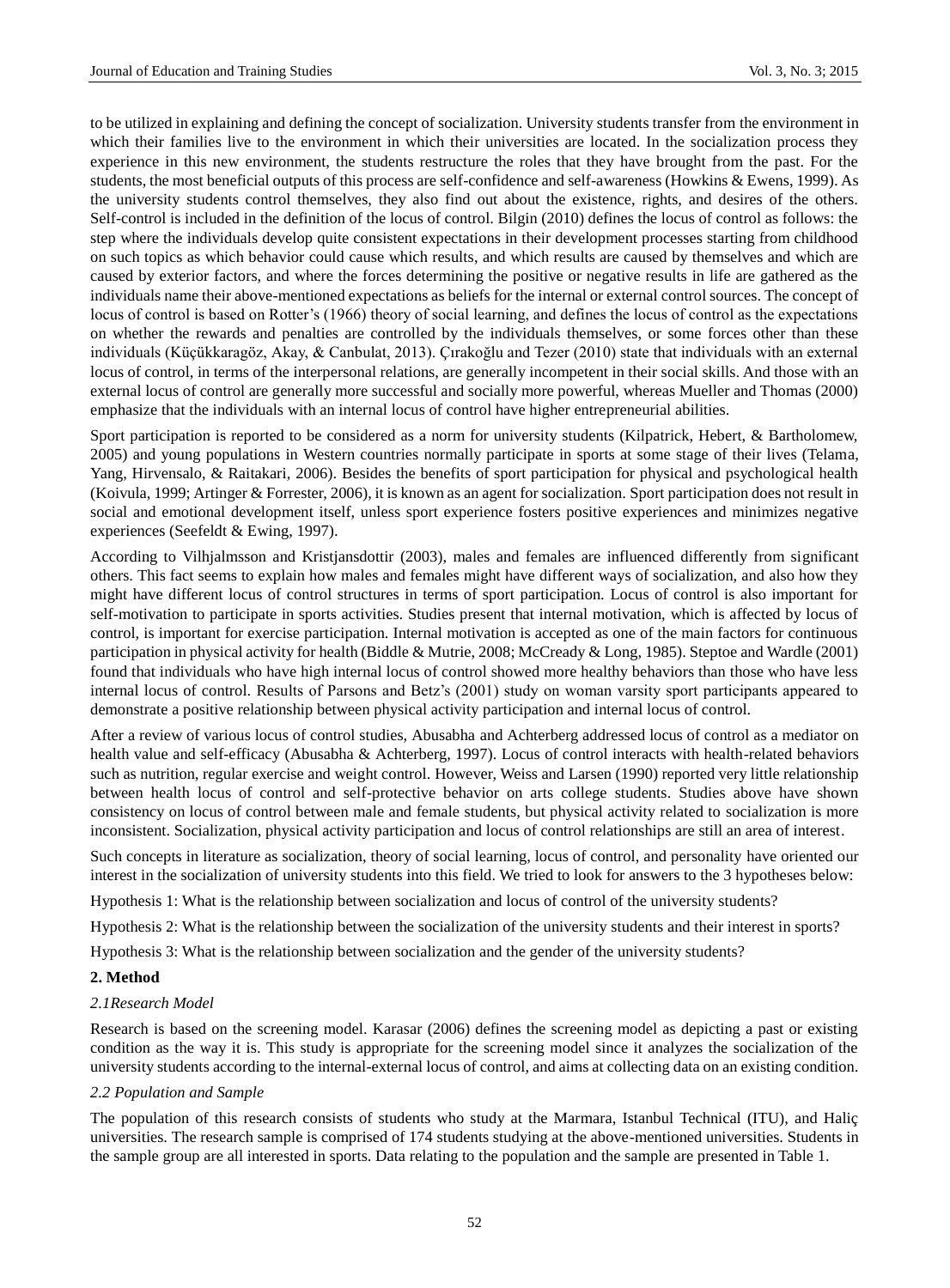|            |            | $\mathbf n$    | $\%$ |
|------------|------------|----------------|------|
| Gender     | Female     | 60             | 34.5 |
|            | Male       | 114            | 65.5 |
| Age        | 17-20      | 30             | 17.2 |
|            | $21 - 24$  | 136            | 78.2 |
|            | 25-28      | 6              | 3.4  |
|            | $28+$      | $\overline{2}$ | 1.1  |
| University | Hali ç     | 59             | 33.9 |
|            | <b>ITU</b> | 46             | 26.4 |
|            | Marmara    | 69             | 39.7 |

Table 1. Some demographic characteristics of the participants.

With a total of 174 students, 60 (34.5%) female and 114 (65.5%) male students have participated in this study. The majority (78.2%) of the students in this research group are in the age group of 21-24 years (Table 1).

## *2.3 Data Collection Tools*

Two data collection tools have been utilized in this study. The first one is Şahan's (2007) questionnaire of "Role of the Sportive activities in Socialization Process of the University Students" ( $r=77$ ;  $r=84$ ). Since the researcher has called it a "questionnaire", we have also used this data collection tool by the same name. The first part of the questionnaire is composed of demographic properties. The second part includes 34 questions in the "socialization" section, and 35 questions on "sports and socialization". The questionnaire takes approximately 15-20 minutes to answer. The second data collection tool used in this research is Dağ's (2002) "Scale for Locus of Control" ( $r=92$ ). This scale is answered in the Likert format: "completely disagree" (1), "disagree" (2), "agree" (3), "notably agree" (4), and "completely agree" (5). Of all the questionnaire items, 42 items are plain, and 38 are reverse. An increase in points reflects the notion of external locus of control.

## *2.4 Data Collection Process*

Data collection tools utilized in this study have been provided to the university students by the researchers at their own institutions. Students have been asked to fill in the questionnaires, and afterwards, the tools have been re-collected. The collected data have been reviewed by the researchers, and the incomplete as well as the non-filled questionnaires have been cleaned out. The data on the fully completed data collection tools have been entered into a computed statistics program.

#### *2.5 Data Analysis*

Infrastructures of the data collected on the evaluation tools have been prepared on the computed statistics program, and calculations have been performed as per the data. Socialization points of the university students have not been calculated separately for each item; rather, calculations have been based on the total points. On the scale for locus of control, statistical calculations have been performed based upon the students' points relating to the internal and external locus of control. The collected data have been analyzed, and presented on the related tables.

#### **3. Findings**

Findings of this researched established on three hypotheses are presented below.

*3.1 Hypothesis 1: What is the Relationship between Socialization and Locus of Control of the University Students?*

Three scales have been utilized in relation to this hypothesis. These are "sports and socialization", "socialization", and scales for "locus of control". Significant differences have been detected between the items in the socialization scales and the characteristics of locus of control of the university students. Insignificant items on the scales have been excluded in this section.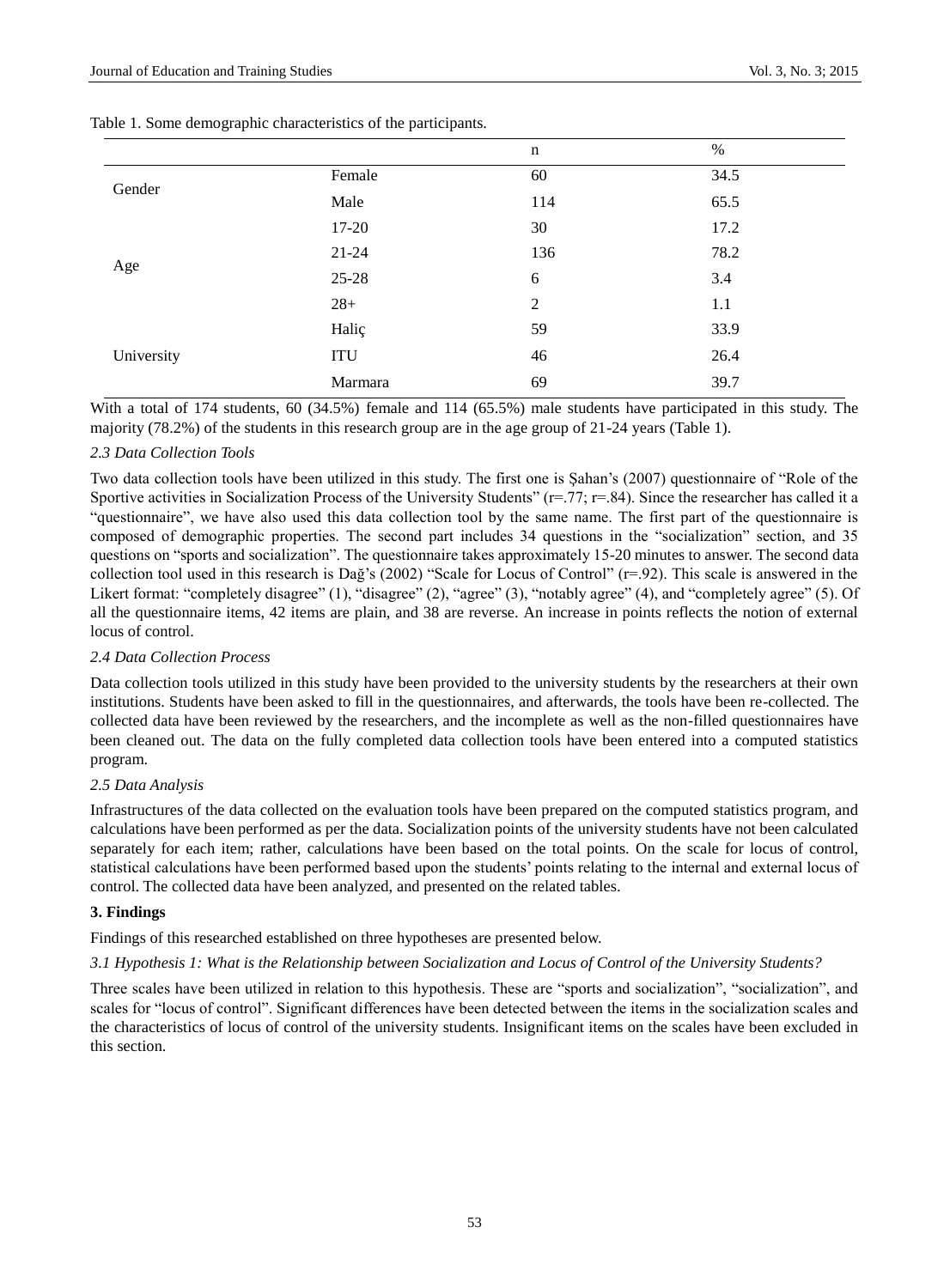|                   | Table 2. Results pertaining to the findings between the participants' sports and socialization, and their characteristics of |  |  |  |  |
|-------------------|------------------------------------------------------------------------------------------------------------------------------|--|--|--|--|
| locus of control. |                                                                                                                              |  |  |  |  |

|                                                                             | According to their               | According to their         |  |
|-----------------------------------------------------------------------------|----------------------------------|----------------------------|--|
| Sports and socialization scale, item no and item                            | internal locus of                | external locus of          |  |
|                                                                             | control                          | control                    |  |
|                                                                             | characteristics                  | characteristics            |  |
| 1. My personal interests and abilities are determinant in the               | $t = -3.281$ ;<br>$sd=172;$      |                            |  |
| sports branch I'm interested in                                             | $x=4.12$ ; $p<.001$              |                            |  |
| 4. I like doing sports with individuals of any age group, gender,           | $t = -3.199;$<br>$sd=172;$       |                            |  |
| and income level                                                            | $x=3.99; p<.002$                 |                            |  |
| 5. In the sportive activities, I do not behave in a way that                | $t = -2.316$ ;<br>$sd=172$ ;     |                            |  |
| conflicts my interests just so as to satisfy the others                     | $x=3.86; p<.022$                 |                            |  |
| 7. People can get to know me even better in the sportive                    | $t = -2.300$ ;<br>$sd=172;$      |                            |  |
| activities                                                                  | $x=3.63; p<.023$                 |                            |  |
| 9. I feel lonely in the sportive activities in which team sports            | $t=5.982$ ; $sd=172$ ;           |                            |  |
| are performed                                                               | $x=3.04$ ; $p<.000$              |                            |  |
| 17. Even though the others might disaffirm me, I defend my                  | $t = -3.704$ ; $sd = 172$ ;      |                            |  |
| rights and tell the truth                                                   | $x=4.03$ ; $p<.000$              |                            |  |
|                                                                             | $t = -2.523$ ;<br>$sd=172;$      |                            |  |
| 18. I prefer activities relating to the team sports                         | $x=3.80; p<.013$                 |                            |  |
| 19. Sports contributes to the social integration among the                  | $t = -3.143$ ;<br>$sd=172;$      |                            |  |
| different societies                                                         | $x=4.18$ ; p $< 0.002$           |                            |  |
|                                                                             | $t = -2.535;$<br>$sd=172;$       |                            |  |
| 20. I express myself more liberally in the sportive activities              | $x=4.00; p<.012$                 |                            |  |
| 21. Sports and the sportive activities enable the social                    | $t = -2.399;$<br>$sd=172;$       |                            |  |
| integration                                                                 | $x=4.11$ ; $p<.018$              |                            |  |
| 22. Could the outlaw behaviors in the sportive activities be                |                                  |                            |  |
| tolerated<br>(cursing,<br>actions<br>contradicting<br>the                   |                                  | $t=6.231;$<br>$sd=172;$    |  |
| gentlemanship)                                                              |                                  | $x=3.14$ ; $p<.000$        |  |
| 23. I prefer having an original value structure rather than being           |                                  | $t = 2.982$ ;<br>$sd=172;$ |  |
| part of a group                                                             |                                  | $x=3.44$ ; $p<.003$        |  |
|                                                                             | $t = -4.355$ ;                   |                            |  |
| 24. Sports contributes to the interpersonal communication                   | $sd=172;$<br>$x=4.18$ ; $p<.000$ |                            |  |
|                                                                             | $t = -2.761;$<br>$sd=172;$       |                            |  |
| 25. I easily adapt to any sportive activities and sports                    | x=3.97; p<.006                   |                            |  |
|                                                                             |                                  |                            |  |
| 26. I communicate with the others more easily in the sportive<br>activities | $t = -2.294$ ;<br>$sd=172;$      |                            |  |
|                                                                             | x=4.04; p<.023                   |                            |  |
| 27. Sports training has an important role in raising socially               | $t = -3.092;$<br>$sd=172$ ;      |                            |  |
| beneficial individuals                                                      | $x=4.26$ ; $p<.002$              |                            |  |
| 28. Sports helps to explore the personal abilities                          | $t = -4.328$ ;<br>$sd=172;$      |                            |  |
|                                                                             | $x=4.34$ ; $p<.000$              |                            |  |
| 29. Sports contribute to the development of positive emotions               | $t = -2.491;$<br>$sd=172;$       |                            |  |
| towards the other people                                                    | $x=4.17$ ; $p<.014$              |                            |  |
| 31. I like to spend my free time with other people                          | $t = -2.137;$<br>$sd=172;$       |                            |  |
|                                                                             | $x=3.92$ ; $p<.034$              |                            |  |
| 32. I like to do sports with my friends                                     | $t = -3.632;$<br>$sd=172;$       |                            |  |
|                                                                             | $x=4.26$ ; $p<.000$              |                            |  |
| 33. My family and environment is determinant in the sports                  |                                  | $t=4.048;$<br>$sd=172;$    |  |
| branch I'm interested in                                                    |                                  | $x=3.35$ ; p $<000$        |  |

H1. a. 1. The following deductions could be made for the university students with structures relating to an internal locus of control: "their personal interests and abilities are determinant in the sports branch they are interested in", "they like doing sports with individuals of any age group, gender, and income level", "they do not behave in a way that conflicts their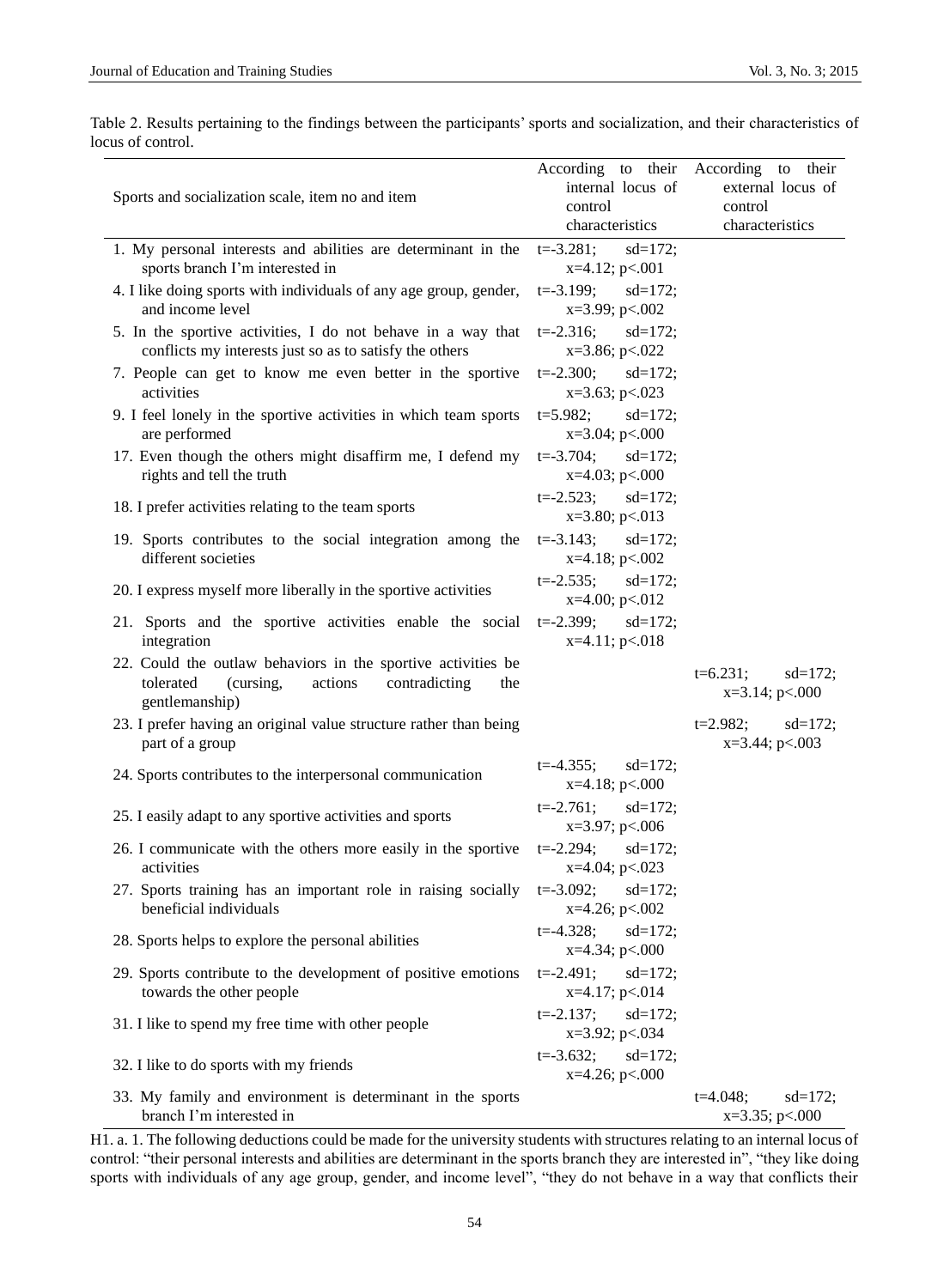interests just so as to satisfy the others", "people can get to know them even better through the sportive activities", "they feel lonely in the team sports", "they defend their rights, and tell the truth", "they prefer team sports", "they think that the sports enables social integration", "they express themselves more liberally in the sportive activities", "they think that the sportive activities contribute to the social integration", "they believe that the sports have positive contributions to the interpersonal communication", "they can easily adapt to any sportive activity", "they easily establish communication in the sportive activities", "they believe that the sports training has an important role in raising socially beneficial individuals", "they state that the sports can help to explore the personal abilities", "they believe that the sports will develop positive emotions towards the others", "they like to spend their free time with the others", "they like to do sports with their friends".

H1. a. 2. The following deductions could be made for the university students with structures relating to an external locus of control: "they do not tolerate the outlaw behaviors in the sportive activities", "they prefer to have their own value structures rather than being a part of a group", "their families and environments are determinant in the sports branch they are interested in".

|                                                                                                                  | According to their                                 | According to their                             |
|------------------------------------------------------------------------------------------------------------------|----------------------------------------------------|------------------------------------------------|
| Socialization scale, item no and item                                                                            | internal locus of<br>control                       | external<br>locus<br>$\sigma$ f<br>control     |
|                                                                                                                  | characteristics                                    | characteristics                                |
|                                                                                                                  |                                                    | $sd=172;$<br>$t=3.712;$                        |
| 1. I prefer to stay away from the crowds as much as possible                                                     |                                                    | $x=2.91; p<.000$                               |
| 5. I like to participate in any sort of social activities                                                        | $t = -3.419;$<br>$sd=172;$<br>$x=3.93; p<.001$     |                                                |
| 6. I prefer helping the other people instead of arguing in public                                                | $t = -2.332;$<br>$sd=172;$<br>$x=3.87; p<.021$     |                                                |
| 8. I hesitate to talk to the people I've met only recently                                                       |                                                    | $t = 5.122$ ;<br>$sd=172;$<br>$x=3.00; p<.000$ |
| 9. I usually feel lonely when in public                                                                          |                                                    | $t=3.692;$<br>$sd=172;$<br>x=2.99; p<.000      |
| 13. I forget about my grief and problems when I am in public<br>with my beloved ones                             | $t = -2.577;$<br>$sd=172$ ;<br>$x=4.08$ ; $p<.011$ |                                                |
| 17. Behaviors of those people acting against the social values are<br>disturbing to me                           |                                                    | $t=2.261;$<br>$sd=172;$<br>$x=3.61; p<.025$    |
| 23. My family has an active role in specifying my circle of<br>friends                                           |                                                    | $t = 2.588;$<br>$sd=172;$<br>$x=2.89; p<.010$  |
| 24. I'm troubled with people who try to judge or direct my<br>behaviors                                          | $t = -3.632;$<br>$sd=172;$<br>x=4.11; p<.000       |                                                |
| 26. School plays an important role in developing respect for the<br>social and personal values                   | $t = -2.448;$<br>$sd=172;$<br>$x=4.09; p<.015$     |                                                |
| 27. I don't like discriminations against the age, gender, and<br>beliefs etc. in attending the social activities | $t = -2.793;$<br>$sd=172$ ;<br>$x=4.14$ ; $p<.006$ |                                                |
| 29. I like to meet new people, and get engaged in social activities                                              | $t = -2.677;$<br>$sd=172;$<br>$x=4.05$ ; p<.008    |                                                |
| 31. I prefer being respectful for the value perceptions in different<br>cultures                                 | $t = -2.404$ ;<br>$sd=172;$<br>$x=4.08$ ; $p<.017$ |                                                |
| 32. Everyone should be able to liberally live their cultures and<br>values, and express themselves               | $sd=172;$<br>$t = -3.388$ ;<br>$x=4.20; p<.001$    |                                                |
| 33. Different cultural perceptions is the key dynamics in the<br>social peace                                    | $t = -2.818$ ;<br>$sd=172;$<br>$x=4.05$ ; $p<.005$ |                                                |

Table 3. Results pertaining to the participants' socialization and locus of control structures.

H1. b. 1. The following deductions could be made for the university students with structures relating to an internal locus of control: "they like to participate in any sort of social activities", "they prefer to help the other people instead of arguing with them", "they forget about their grief and problems when they are together with their beloved ones", "they feel uncomfortable when their behaviors are judged and directed", "they believe that the school plays an important role in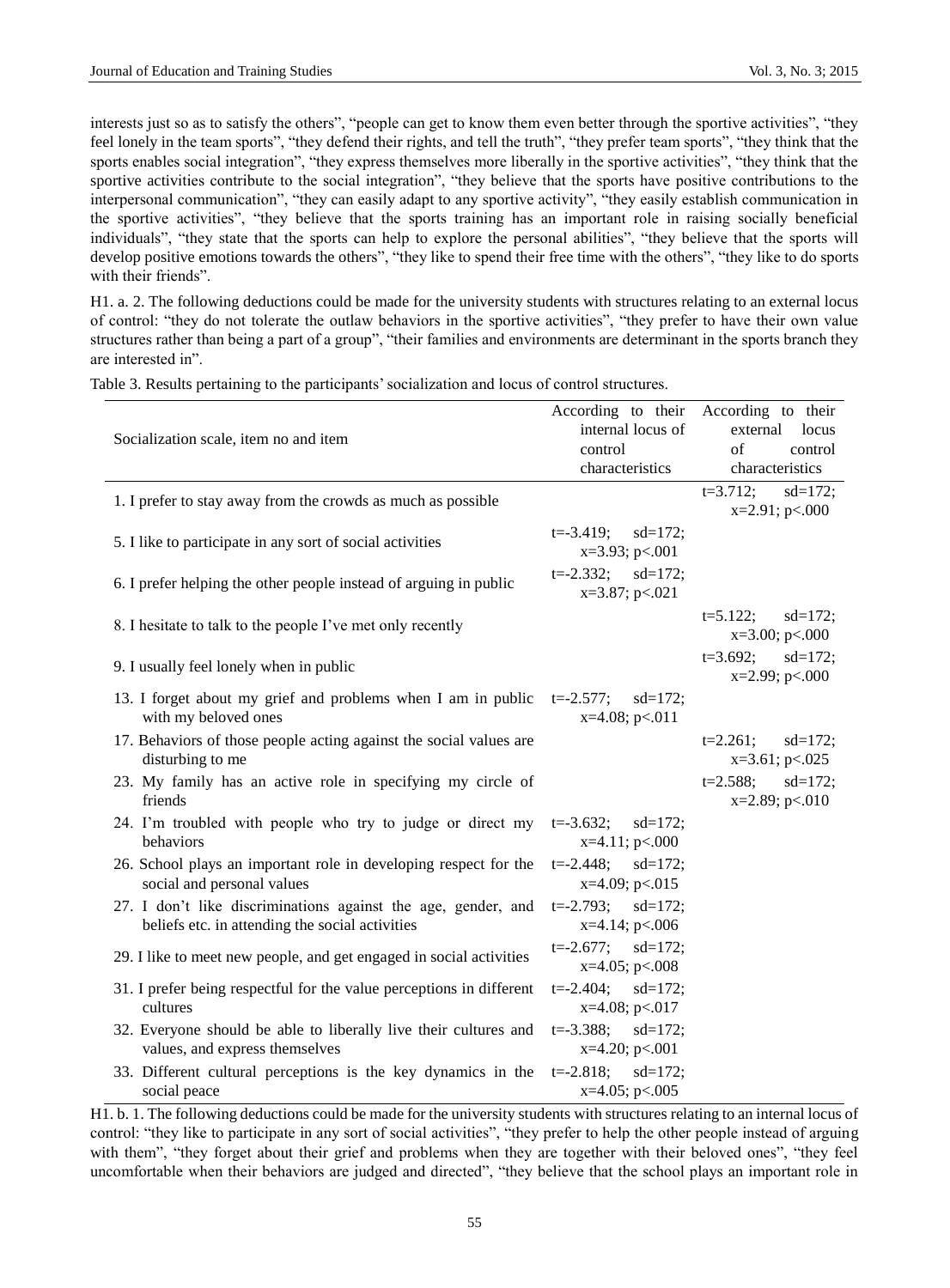developing respect towards the personal, social, and individual values", "they participate in the social activities with no exception", "they meet new people, and get engaged in social activities", "they are respectful towards the value perceptions in different cultures", "they think that everyone should be able to liberally live their cultures and values, and express themselves", "they think that the different cultural perceptions is the key dynamics in establishing the social peace".

H1. b. 2. The following deductions could be made for the university students with structures relating to an external locus of control: "they prefer to stay away from the crowds", "they hesitate to talk to the people they meet", "they usually feel lonely when in public", "they are disturbed by the behaviors of those who act against the social values", "their families play an active role in determination of their circle of friends".

# *3.2 Hypothesis 2: What is the Relationship between the Socialization of the University Students and Their Interest in Sports?*

Regarding this hypothesis, we have analyzed the socialization of the university students as well as their interests in both individual and team sports, and reached a series of significant results. Interests in the individual and team sports have been classified as "professional", "amateur", "spectator", and "no interest". Among the results pertaining to the relation between the items included in the socialization scales and the interests in sports, the significant ones have been included here, whereas the others have been cleaned out.

|                                                                                                    | Interest in Individual Sports |                   |
|----------------------------------------------------------------------------------------------------|-------------------------------|-------------------|
| Socialization scale, item no and item                                                              | Amateur                       | Spectator         |
| 5. I like to participate in any sort of social activities                                          | $p<.047$ ; x=3.86             |                   |
| 6. I prefer helping the other people instead of arguing in public                                  |                               | $p<.002$ ; x=3.79 |
| 7. I'm skilled at leading the society in social matters                                            | $p<.009$ ; x=3.66             |                   |
| 10. I easily communicate with the other members of the society                                     | $p<.008$ ; x=3.92             |                   |
| 29. I like to meet new people, and get engaged in social activities                                | $p<.022$ ; x=4.06             |                   |
| 31. I prefer being respectful for the value perceptions in different cultures                      | $p<.000$ ; x=4.19             |                   |
| 32. Everyone should be able to liberally live their cultures and values, and<br>express themselves | $p<.007$ ; x=4.18             |                   |
| 33. Different cultural perceptions is the key dynamics in the social peace                         | $p<.008$ : x=4.33             |                   |

Table 4. Results pertaining to the participants' socialization and interest in individual sports.

H2. a. 1. The following deductions could be made for the university students who have "amateur" interests in individual sports: "they like to participate in social activities", "they are skilled at leading the society in social matters", "they can easily communicate with others", "they like to get engaged in social activities", "they prefer to be respectful for the value perceptions in different cultures", "they think that everyone should be able to liberally live their cultures and values, and express themselves", "they think that the different cultural perceptions is the key dynamics in establishing the social peace".

H2. a. 2. The following deduction could be made for the university students who have "spectator" interests in individual sports: "they prefer helping the other people instead of arguing in public".

No significant differences have been encountered between the socialization items and the interests in individual sports among the "professional" and "no interest" groups.

Table 5. Results pertaining to the participants' socialization and interest in team sports.

| Socialization scale, item no and item                                                                                | Interest in Team Sports |                   |                     |
|----------------------------------------------------------------------------------------------------------------------|-------------------------|-------------------|---------------------|
|                                                                                                                      | Amateur                 | Professional      | No Interest         |
| 3. People can easily establish communication with me in public                                                       | $p<0.015$ ; x=3.81      |                   |                     |
| 4. I generally lead the society in social matters                                                                    |                         | $p<.000$ ; x=3.56 |                     |
| 5. I like to participate in any sort of social activities                                                            | $p<.000$ ; x=3.88       |                   |                     |
| 6. I prefer helping the other people instead of arguing in public                                                    | $p<.000$ ; x=4.00       |                   |                     |
| 9. I usually feel lonely when in public                                                                              |                         |                   | $p < 015; x = 3.46$ |
| 19. I contribute to the process of making decisions about the<br>family                                              | $p<.035$ ; x=3.90       |                   |                     |
| 31. I prefer being respectful for the value perceptions in different<br>cultures                                     | $p<0.042$ ; x=4.13      |                   |                     |
| The value which differentiates us from the other cultures is to<br>belong to different cultures in peace and harmony | $p<.008$ ; x=4.01       |                   |                     |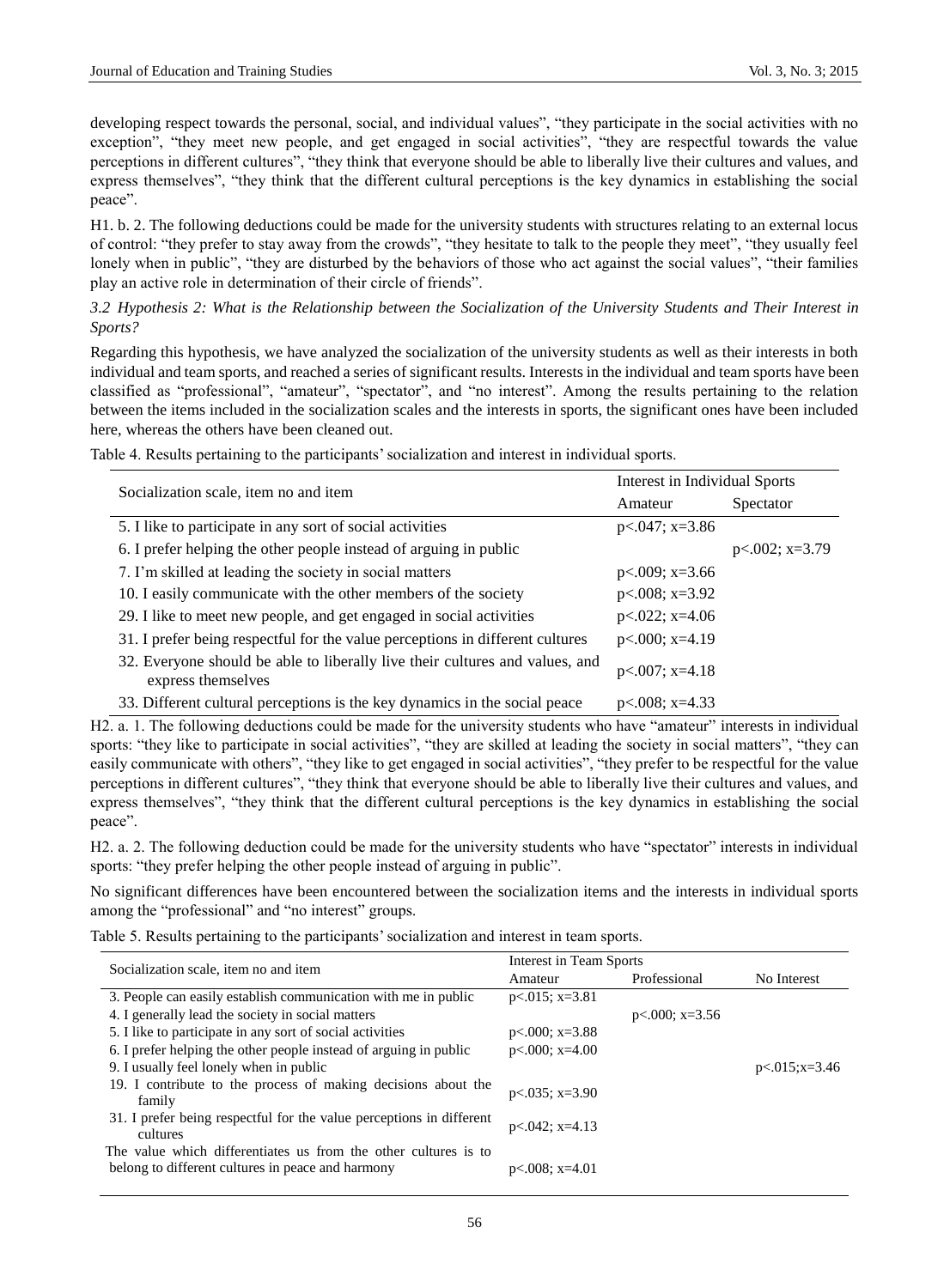H2. b. 1. The following deductions could be made for the university students who have "amateur" interests in team sports: "they can easily get into communication with the others", "they like to participate in social activities", "they prefer helping the other people instead of arguing in public", "they contribute to the process of making decision about the family", "they think that different cultures exist in peace and harmony".

H2. b. 2. The following deduction could be made for the university students who have "professional" interests in team sports: "they generally lead the society in social matters".

H2. b. 3. Students in the "no interest" group regarding the team sports "generally feel lonely when in public".

No significant differences have been encountered between the students' socialization and their interests in individual sports among the "no interest" group.

Table 6. Results pertaining to the findings about the participants' socialization in sports and their interests in team sports.

| Sports and socialization scale, item no and item                                                          | Interest in Team Sports |                    |  |
|-----------------------------------------------------------------------------------------------------------|-------------------------|--------------------|--|
|                                                                                                           | Amateur                 | No Interest        |  |
| 1. My personal interests and skills are determinant in selecting the<br>sports branch that I'm interested | $p<.005$ ; x=4.08       |                    |  |
| 4. I like to do sports with individuals of any age group, gender,<br>and income level                     | $p<.018$ ; x=3.95       |                    |  |
| 17. Even though the others might disaffirm me, I defend my rights<br>and tell the truth                   | $p<0.049$ ; x=3.96      |                    |  |
| 23. I prefer having an original value structure rather than being<br>part of a group                      |                         | $p<0.048$ ; x=3.62 |  |
| Sports have positive contributions to the interpersonal<br>24.<br>communication                           | $p<.017$ ; x=4.08       |                    |  |

H2. c. 1. The following deductions could be made for the university students who have "amateur" interests in team sports: "their personal interests and skills are determinant in selecting the sports branch they are interested in", "they like to do sports with individuals of any age, gender, and income level", "they defend their rights, and tell the truth", "they believe that the sports have positive contributions to the interpersonal communication".

H2. c. 2. The following deduction could be made for the university students who have "no interest" in team sports: "they prefer having their own original value structures rather than being part of a group".

Among the students in the "professional" and "spectator" groups, no significant differences have been found between the students' socialization in sports and their interests in team sports.

Table 7. Results pertaining to the findings about the participants' socialization in sports and their interests in individual sports.

|                                                                                                           | Interest in Individual Sports |  |
|-----------------------------------------------------------------------------------------------------------|-------------------------------|--|
| Sports and socialization scale, item no and item                                                          | Amateur                       |  |
| 1. My personal interests and skills are determinant in selecting the sports<br>branch that I'm interested | $p<.001$ ; x=4.08             |  |
| 24. Sports have positive contributions to the interpersonal communication                                 | $p<.000$ ; x=4.08             |  |

The following deductions could be made for the university students who have "amateur" interests in individual sports: "their personal interests and skills are determinant in selecting the sports branch they are interested in", "they believe that the sports have positive contributions to the interpersonal communication".

No significant differences have been found between the other students of the "professional", "no interest", and "spectator" groups, and the interest in individual sports.

*3.3 Hypothesis 3: What is the relationship between socialization and the gender of the university students?*

Findings related to the Hypothesis 3 are presented in Table 8.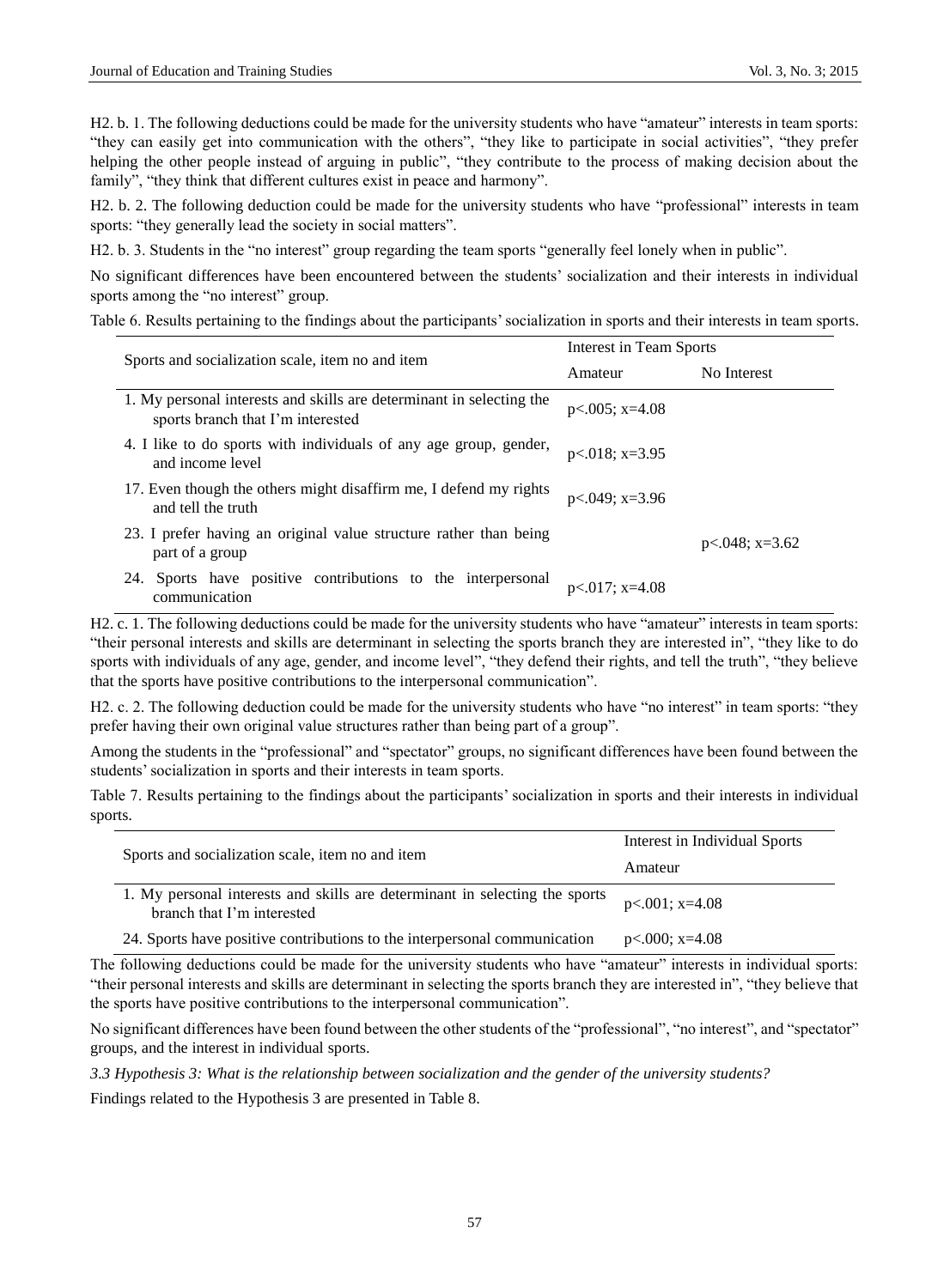|                                                                                        | Gender              |
|----------------------------------------------------------------------------------------|---------------------|
| Sports and socialization scale, item no and item                                       | Female              |
| 10. I do not like to keep my emotions under control during the sportive $.1$ ; sd=172; |                     |
| activities                                                                             | $x=3.42$ ; $p<.005$ |
| 22. Could the outlaw behaviors in the sportive activities be tolerated (cursing,       | $.05$ ; sd=172;     |
| actions contradicting the gentlemanship)                                               | $x=2.93$ ; $p<.005$ |
|                                                                                        | .98: $sd=172$ :     |
| 23. I prefer having an original value structure rather than being part of a group      | $x=3.45$ ; $p<.005$ |
|                                                                                        | $.05$ ; sd=172;     |
| 32. I like to do sports with my friends                                                | $x=4.18$ ; p<.005   |

Table 8. Results pertaining to the findings about the participants' socialization and their genders.

Of all the university students participating in the research, no differences have been found regarding the items in the socialization scale. However, a number of differences between the sports and socialization scale and the genders have been observed regarding some items in the scale, and these differences are for the benefit of the female students. Only the results representing significant differences have been included here, and the others have been cleaned out. Accordingly, the following deductions could be made regarding the female university students when their socialization in sports is analyzed: "they do not like to keep their emotions under control during the sportive activities", "they do not tolerate the outlaw behaviors in the sportive activities", "they prefer having their own original value structures rather than being part of a group", "they like to do sports with their friends". When all these data are taken into consideration, the male university students are observed to be more positive in both the general socialization skills and the socialization skills in sports.

#### **4. Discussion**

There were significant differences between internal and external locus of control of the participants and their general socialization skills. University students' socialization skills in sports mostly varied in internal locus of control. While fewer items were related to their external locus of control, this might be interpreted as a positive predictor for university students' socialization skills in sports. A similar result was reached in general socialization skills of university students. These results are in line with the researches of Biddle and Mutrie (2008), Steptoe and Wardle (2001), Pearson's and Betz (2001), and McCready and Long (1985). Saone and De Carole (2014) specify that university students who believe that they have control of their own lives have internal locus of control. Gün (2006) also indicated that those who do sports have higher self-respect.

Results revealed significant differences between university students' interest both in individual sports and team sports, and general socialization skills and the socialization skills specific to sports. More significant differences were found in the socialization skills of university students who have "amateur" interests in individual sports than in other groups. University students who have "amateur" interests in team sports have more socialization skills than other groups. In terms of socialization skills in sports, significant differences were mostly identified in university students who have "amateur" interests in both individual and team sports.

There were no significant differences between socialization skills and genders. However, a number of differences between the sports and socialization scale and the genders were determined. In regard to some items in the scale, female university students have more socialization skills than male students. Research by Drake et al. (2014), Aydan Koru cu (2010), Ozcelik (2007), Parsons and Betz, (2001), and Giuliano et al., (2000) supports the findings of this study.

According to the findings of this study, modifications need to be done in order to provide university students extensive and regular sport programs. Thus, sport activities are offered in a wide range, considering gender equity. Recommendations should be evaluated within the study's limitations, including the sampling strategy and the limited sample size.

### **References**

- Abusabha, R., & Achterberg, C. (1997). Review of Self Efficacy and Locus of Control for Nutrition and Health-Related Behavior. *Journal of the American Dietetic Association, 97*(10), 1122–1132. http://dx.doi.org/10.1016/S0002-8223(97)00273-3
- Artinger, L., & Forrester, S. A. (2006). The Social Benefits of Intramural Sports. *NASPA Journal, 43*(1), 69–86. http://dx.doi.org/10.2202/0027-6014.1572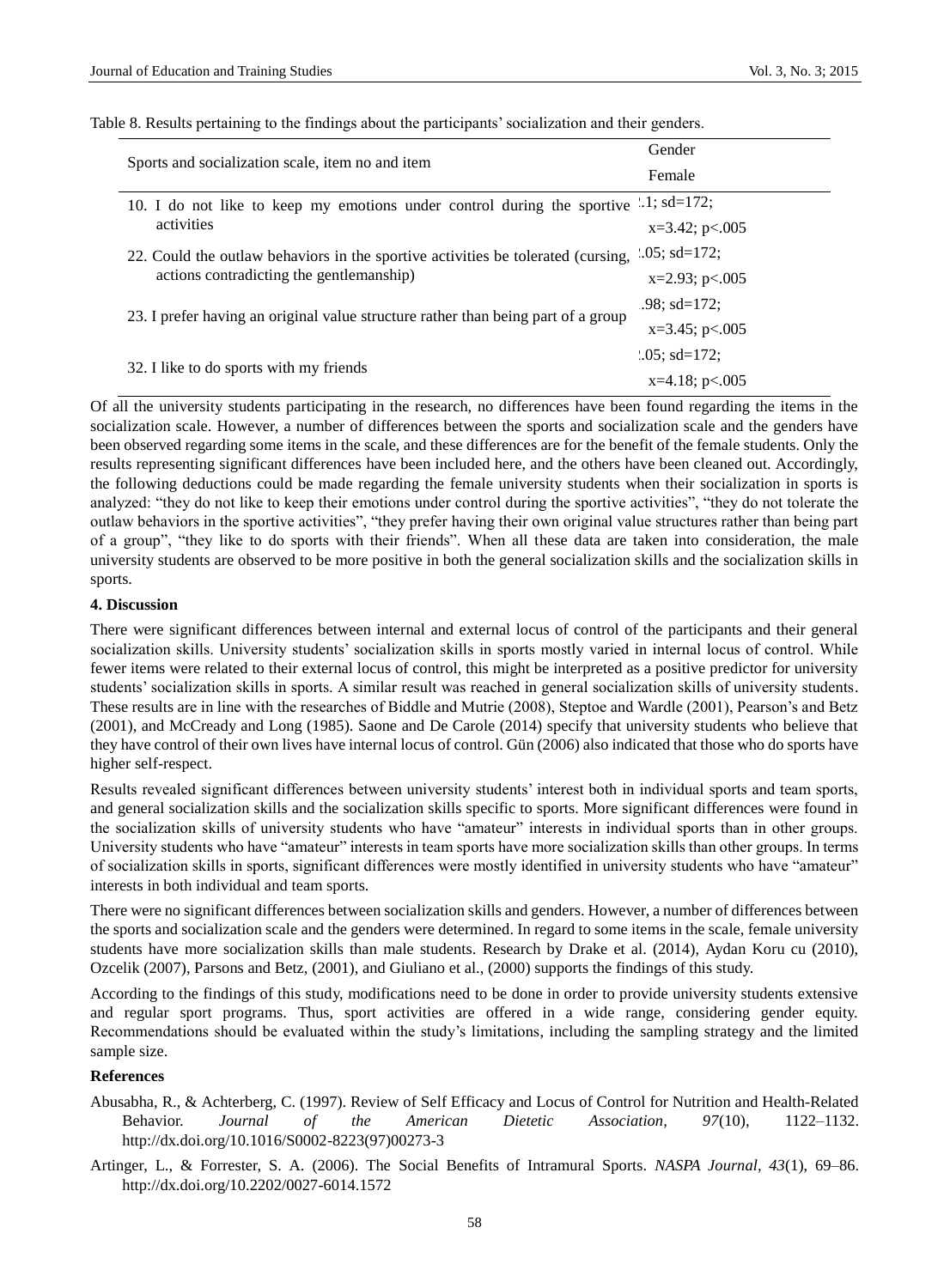- Aytan, K. G. (2010). *Ortaöğretim Oğrencilerinin Sosyalleşmelerinde Sporun Etkisi.* (Unpublished doctorate dissertation). Gazi University, Ankara, Turkey.
- Barbalet, J. M. (2004). *Emotion, Social Theory And Social Structure: A macrosociological approach.* Cambridge: Cambridge University Press.
- Bilgin, A. (2010). *Üniversite öğrencilerinin çeşitli değişkenlere ve denetim odağına göre problem çözme beceri algıları.* (Unpublished master thesis). Marmara University, İstanbul, Turkey.
- Çakıcı, D. (2010). *Spor Lisesi Ve Genel Lise 9. Ve 10. Sınıf Öğrencilerinin Sosyal Etkinlik Beklentisi Ve Özsaygı DÜZeylerinin Incelenmesi.* (Unpublished Master Thesis). Mersin University, Mersin, Turkey.
- Çırakoğlu, O. C., & Tezer, E. (2010). Kontrol odağı ve eleştirel düşünmenin üniversite öğrencilerinin ilişki doyumsuzluklarına verdikleri tepkiler üzerindeki yordayıcı rolü. *Türk Psikoloji Yazıları, 13*(26), 29-41
- Dağ, İ. (2002). Kontrol odağı ölçeği (KOÖ): Ölçek geliştirme, güvenirlik ve geçerlik çalışması. *Türk Psikoloji Dergisi, 17*(49), 77-90.
- Davis, B. S., & Menard, S. (2013). Long Term Impact of Youth Sports Participation on Illegal Behavior. *The Social Science Journal, 50*(1), 34–44. http://dx.doi.org/10.1016/j.soscij.2012.09.010
- Dinger, M. K., Behrens, T. K., & Han, J. L. (2006). Validity and Reliability of the International Physical Activity Questionnaire in College Students. *American Journal of Health Education, 37*(6), 337–343. http://dx.doi.org/10.1080/19325037.2006.10598924
- Drake, K. M., Longacre, M. R., MacKenzie, T., Titus, L. J., Beach, M. L., Rundle, A. G., & Dalton, M. A. (2014). High School Sports Programs Differentially Impact Participation by Sex. *Journal of Sport and Health Science,* 1–7. http://dx.doi.org/10.1016/j.jshs.2013.11.006
- Giuliano, T., Popp, K., & Knight, J. (2000). Footballs versus barbies: Childhood Play Activities as Predictors of Sport Participation by Women. *Sex Roles, 42*(3/4), 159–181. http://dx.doi.org/10.1023/A:1007035122089
- Gün, E. (2006). *Spor yapanlarda ve spor yapmayan ergenlerde benlik saygısı.* Unpublished Master Thesis. Cukurova University. Adana.
- Grusec, J. E., & Hastings, P. D. (2007). Introduction. Grusec, J. E., Hastings, P.D. (Edt). *Handbook of socialization: Theory and research*. (1-9). New York, NY: The Guilford Press.
- Howkins, E. J., & Evens, A. (1999). How Students Experience Professional Socialization. *International Journal of Nursing Studies, 35,* 41-49. http://dx.doi.org/10.1016/S0020-7489(98)00055-8
- Hussain, S. (2012). Socialization Through Sports. *Indian Streams Research Journal, 2*, 1-3.
- Jewett, R., Sabiston, C. M., Brunet, J., O'Loughlin, E. K., Scarapicchia, T., & O'Loughlin, J. (2014). School Sport Participation during Adolescence and Mental Health in Early Adulthood. *The Journal of Adolescent Health: Official Publication of the Society for Adolescent Medicine, 55*(5), 640–644. http://dx.doi.org/10.1016/j.jadohealth.2014.04.018
- Karasar, N. (2006). *Araştırmalarda Rapor Hazırlama.* Ankara: Nobel Yayın Dağıtım.
- Keshavarz, S. & Baharudin, R. (2012). The Moderating Role of Gender on the Relationships between Perceived Parenting Style, Locus Of Control And Self-Efficacy. *Procedia–Social and Behavioral Sciences*, *32*, 63-38. http://dx.doi.org/10.1016/j.sbspro.2012.01.011
- Kilpatrick, M., Hebert, E., & Bartholomew, J. (2005). College Student's Motivation for Physical Activity: Differentiating Men's and Women's Motives for Sport Participation and Exercise. *Journal of American College Health, 54*(2), 68–94. http://dx.doi.org/10.3200/JACH.54.2.87-94
- Kimball, A., & Freysinger, V. (2003). Leisure, stress, and coping: The Sport Participation of Collegiate Student-Athletes. *Leisure Sciences, 25,* 115–141. http://dx.doi.org/10.1080/01490400306569
- Kiremitçi, O. (2007). *İlköğretim ikinci kademe öğrencilerinin spor yapma durumlarına göre sosyalleşme seviyeleri.* (Unpublished master thesis). Ege Universitesi, Izmir, Turkey.
- Koivula, N. (1999). Sport participation: Differences in Motivation and Actual Participation Due to Gender Typing. *Journal of Sport Behavior, 22*(2), 360–380.
- Küçükkaragöz, H., Akay, Y., & Canbulat. T. (2013). Rotter iç- dış kontrol odağı ölçeğinin öğretmen adaylarında geçerlik ve güvenirlik çalışması, *Akademik Bakış Dergisi, 35*, 1-12.
- Krustrup, P., Helsen, W., Randers, M. B., Christensen, J. F., MacDonald, C., Rebelo, A. N., & Bangsbo, J. (2009).